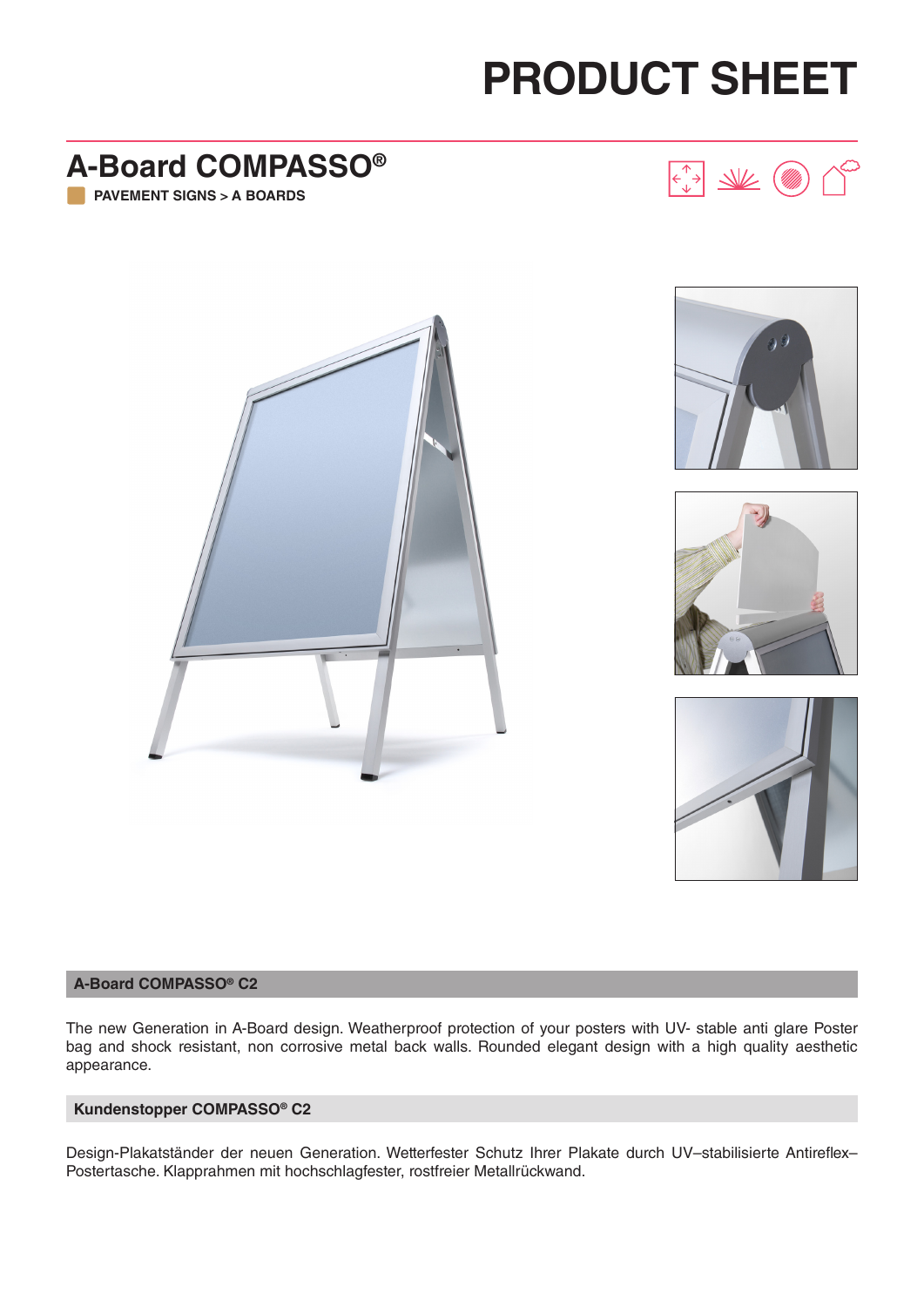## **PRODUCT SHEET**

**A-Board COMPASSO® PAVEMENT SIGNS > A BOARDS**



ANTI GLARE FRONT 0.5mm ANTIREFLEXFOLIE 0,5 mm

STAINLESS METAL BACKWALL 0.5mm METALLRÜCKWAND 0,5 mm

(LHZP) LEAFLET BASKET PROSPEKTKORB